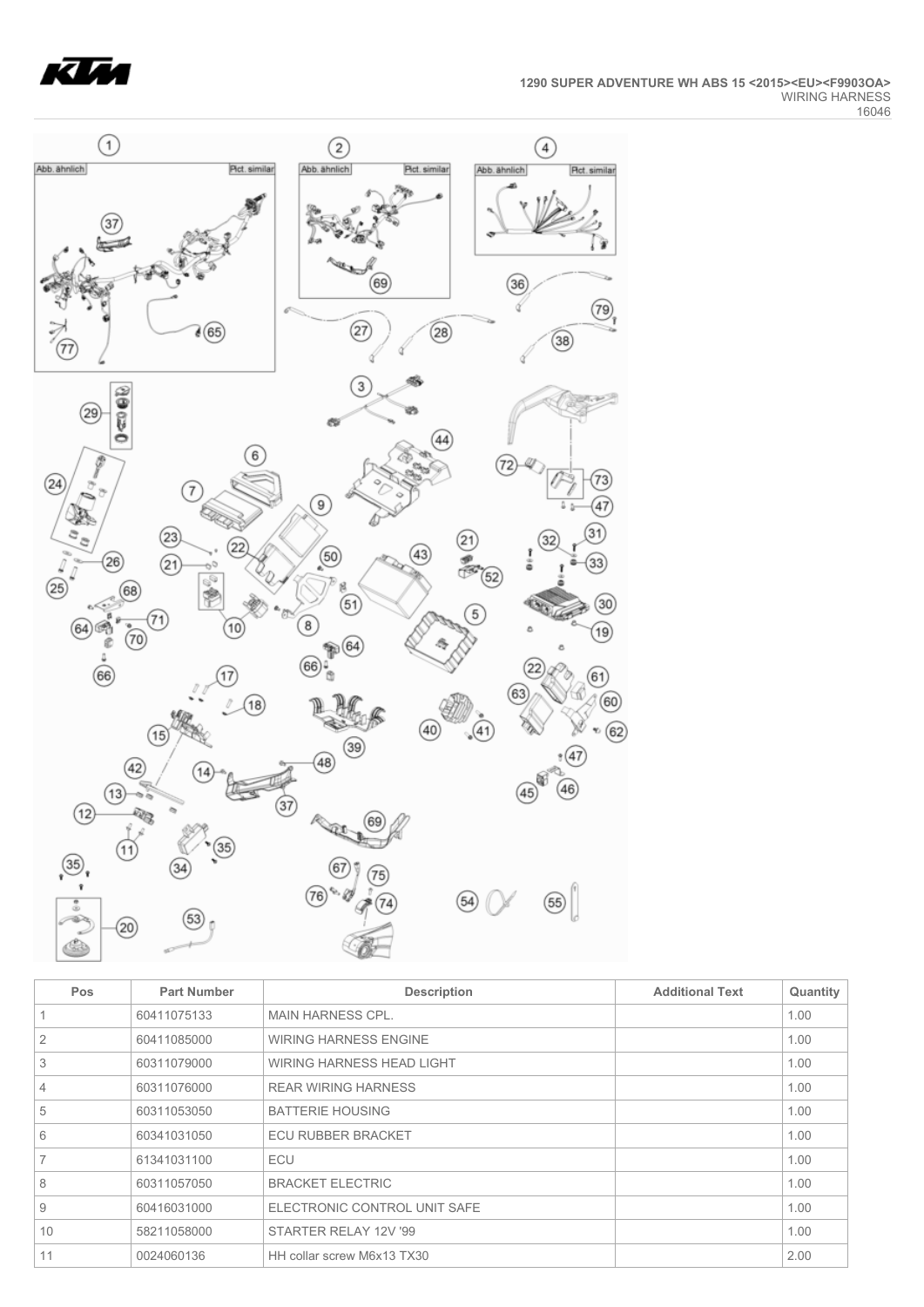| 12<br>60342090000<br>13<br>62142041000<br>14<br>69008021160<br>$15*$<br>60311048100 | <b>SLOPING POSITIONS SENSOR</b>       |                         |      |
|-------------------------------------------------------------------------------------|---------------------------------------|-------------------------|------|
|                                                                                     |                                       |                         | 1.00 |
|                                                                                     | DAMP. COMPONENT ABS MODUL             |                         | 3.00 |
|                                                                                     | special screw M5x12                   |                         | 2.00 |
|                                                                                     | SUPPORT BRACKET FRONT                 |                         | 1.00 |
| 17<br>0738060201                                                                    | FLAT HEAD SCREW ISO7380 M6X20         |                         | 3.00 |
| $18*$<br>60611046000                                                                | COLLAR BUSHING 6,5X8,8X12,5X10        |                         | 3.00 |
| 19<br>69014015000                                                                   | collar bushing 6.1x9.2x15x8.5x        |                         | 3.00 |
| 20<br>60311060100                                                                   | <b>HORN</b>                           |                         | 1.00 |
| 21<br>58011109140                                                                   | FUSE 40 A                             |                         | 0.00 |
| 21<br>58011109130                                                                   | FUSE 30 A                             |                         | 0.00 |
| 21<br>58011109125                                                                   | FUSE 25 A                             |                         | 0.00 |
| 21<br>58011109115                                                                   | FUSE 15 A                             |                         | 0.00 |
| 21<br>58011109110                                                                   | FUSE 10 A 2000                        |                         | 0.00 |
| 22<br>60316029000                                                                   | RUBBER EDS-CONTROL UNIT               |                         | 2.00 |
| 23<br>0902060083                                                                    | AH OVAL SCREW ISO 7380 M 6X8          |                         | 2.00 |
| 24<br>60311066000                                                                   | <b>IGNITION LOCK</b>                  |                         | 1.00 |
| 25<br>0025080306S                                                                   | HH COLLAR SCREW M8X30 TX40            |                         | 2.00 |
| 26<br>0021080003                                                                    | <b>WASHER DIN9021-A 8,4</b>           |                         | 2.00 |
| 27<br>60311059000                                                                   | STARTER CABLE                         |                         | 1.00 |
| 28<br>60311098000                                                                   | <b>GROUND CABLE</b>                   |                         | 1.00 |
| 29<br>60311042000                                                                   | POWER OUTLET 12V                      |                         | 1.00 |
| 30<br>60311033200                                                                   | MOTORCYCLE CONTROL UNIT 2.1           |                         | 1.00 |
| 31<br>0081050181                                                                    | SCREW FOR PLASTIC K50X18 T20          | 300 TPI Erzbergrodeo    | 3.00 |
| 32<br>0021050003                                                                    | washer DIN 9021 A - 5.3               |                         | 3.00 |
|                                                                                     | rubber grommet 9x11x16x8.5 mm         |                         | 3.00 |
| 33<br>60006001022                                                                   |                                       |                         |      |
| 34<br>60312032000                                                                   | RECEIVER AIR PRESSURE SENSOR          |                         | 1.00 |
| 0081050121<br>35                                                                    | EJOT PT screw K50x12                  | only for US and SixDays | 7.00 |
| 36<br>60311097000                                                                   | <b>GROUND CABLE</b>                   |                         | 1.00 |
| 37<br>60311047000                                                                   | CABLE CHANNEL R/S                     |                         | 1.00 |
| 38<br>60311059050                                                                   | <b>BATTERIE CABLE</b>                 |                         | 1.00 |
| 39<br>60311049100                                                                   | SUPPORT BRACKET REAR                  |                         | 1.00 |
| 40<br>60311034000                                                                   | <b>VOLTAGE REGULATOR</b>              |                         | 1.00 |
| 41<br>0025060206                                                                    | HH collar screw M6x20 TX30            |                         | 2.00 |
| 42<br>60342090040                                                                   | <b>BRACKET SLOPING POSITIONS SENS</b> |                         | 1.00 |
| 43<br>60011053000                                                                   | <b>BATTERY 12V/11AH03</b>             |                         | 1.00 |
| 44<br>60308017000                                                                   | <b>BATTERIE COVER</b>                 |                         | 1.00 |
| 45<br>61041085050                                                                   | RUBBER SUPP. PRESSURE SENS. 05        |                         | 1.00 |
| 46<br>60311040100                                                                   | <b>BRACKET PRESSURE SENSOR</b>        |                         | 1.00 |
| 47<br>0081050161                                                                    | EJOT PT SCREW K50X16 1451             |                         | 3.00 |
| 48<br>0023060123                                                                    | COLLAR SCREW M6X12 TX                 |                         | 1.00 |
| 49<br>61011055045                                                                   | EDGE PROTECTOR L=45MM 05              |                         | 2.00 |
| 50<br>69008021160                                                                   | special screw M5x12                   |                         | 2.00 |
| 51<br>54603048200                                                                   | RANGE CHANGE METAL NUT M5             |                         | 2.00 |
| 52<br>58411087050                                                                   | RUBBERCOVER F.LOCKHOLDER              |                         | 1.00 |
| 53<br>61111018000                                                                   | TEMPERATURE SENSOR 07                 |                         | 1.00 |
| 54<br>44011076140                                                                   | CABLE TIE 140/2,5MM BLACK             |                         | 0.00 |
| 54<br>44011076200                                                                   | CABLE TIE 200/3,6MM BLACK             |                         | 0.00 |
| 54<br>44011076305                                                                   | CABLE TIE 300/4,8MM BLACK             |                         | 0.00 |
| 55<br>60011093045                                                                   | RUBBER CABLE TIE 45MM 03              |                         | 0.00 |
| 55<br>60011093060                                                                   | RUBBER CABLE TIE 60MM 03              | NOT FOR USA & CN        | 0.00 |